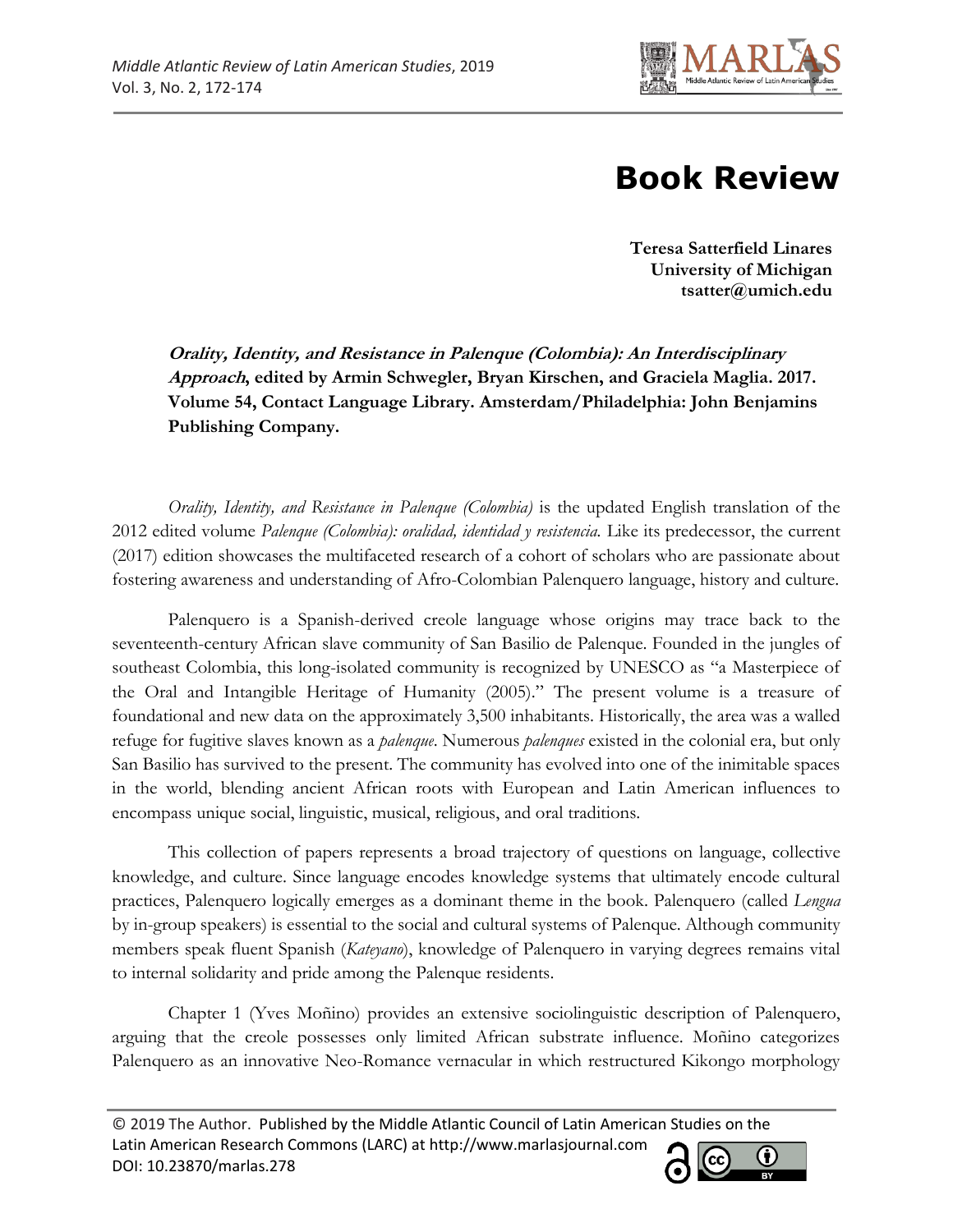## Linares – *Orality, Identity, and Resistance in Palenque (Colombia)* Book Review

melded into the Spanish grammatical system, in turn reflecting the social relationship experienced by escaped slaves within the dominant society.

Chapter 2 (Armin Schwegler) asserts that substratal influence from Kikongo can be readily detected in Palenquero*.* Historical and demographic data are presented. DNA studies then link Palenque residents genetically to African areas where Kikongo is spoken. As Schwegler notes, questions remain as to why Afro-Colombian ancestral rituals (e.g., *lumbalú*) exhibit far less fidelity to the original sub-Saharan languages than does the ritual language Afro-Cuban *Palo monte*.

Chapter 3 (Ludmila Ferrari) deconstructs the Palenque community's complex internalization and externalization of identity. The essay analyzes how representations involved in being "Africans," as well as becoming "Africanized," continually shape (and are shaped by) the growing contact with outsiders, including researchers and academics. "In what way does the representation create the reality that it represents?" (135). The response is exemplified through a visual assessment of the monument to Benkos Bioho, the so-named "Founder of Palenque," as a fluid (mis)representation of identity perpetuated as the visual symbol of Palenquero history.

Chapter 4 (Graciela Maglia) examines Palenque's oral traditions. Demonstrating a deep understanding of "community as a creolized expression" (160), Maglia evaluates the intrinsic value of *Lengua* as "a symbol of semiotic resistance" (165) within the dominant, Euro (white)-based esthetic of high culture, authorship, and written literature. Culling corpus data from recent fieldwork, Maglia provides an eloquent explanation for the relative lack of assimilation to Euro standards in the oral traditions of Palenque.

Chapter 5 (José Alejandro Correa) employs experimental methods to investigate intonational patterns of declarative sentence structures in Kateyano and Palenquero. Secondly, this study identifies features motivating the African-language substrate hypothesis. Spectrographic analyses are carried out on four variables. The findings suggest that in declarative utterances, the two languages act as a potentially simplified system and are largely indistinguishable in terms of pitch accents and nuclear structures. Correa reports on previous Bantu studies as evidence for substrate effects.

Chapter 6 (María Cristina Navarrete) focuses on social interactions in sixteenth- and seventeenth-century maroon communities in coastal Colombia. Comprehensive linguistic and historical data include citations of actual slave names and dates. Navarrete portrays (fugitive) slaves as agentive, self-aware individuals actively participating within the heterogeneous, multilingual cultural and social networks that they constructed.

Chapter 7 (Aline Helg) presents a comparative study on the historical institution of slavery in the United States and Latin America. The author skillfully links the absence of written records within a literate society to the erasure of the subaltern individual's voice (orality) and to the inevitable death of his/her history.

The book does not follow an a priori organization, thus chapters can be read in any sequence. Many topics are reiterated and reinforced throughout the volume, with individual authors contributing